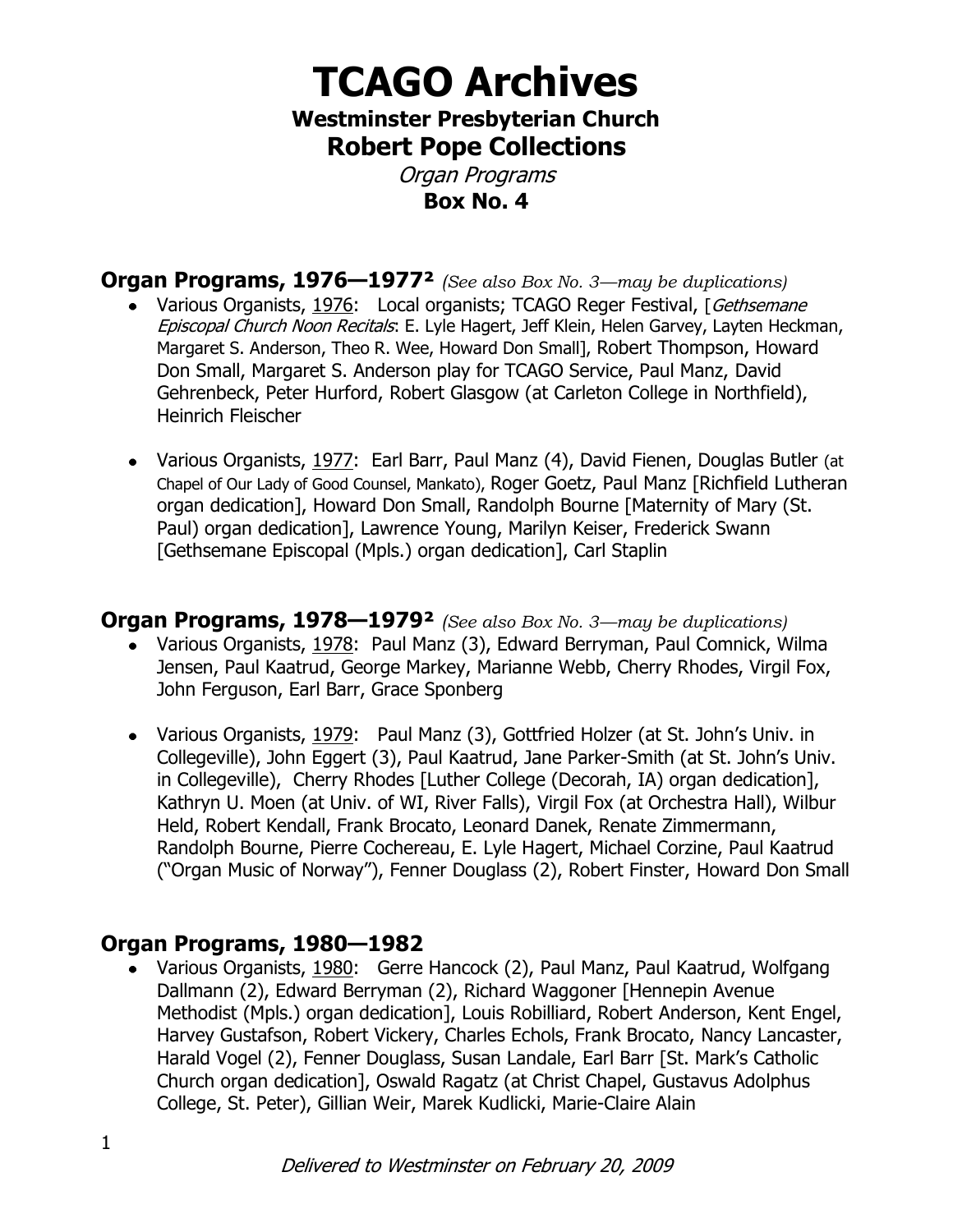- Various Organists, 1981: Howard Don Small (2), Philip Brunelle, Edward Berryman, August Humer, Sharon Kleckner, Paul Manz (2), Nancy Lancaster, Ernest (Ron) Anderson, Kurt Rapf, Harald Vogel, Robert Baker, Karen Andreassen, Clyde Holloway (2), Richard Heschke, Asgar Troelsen (at Zumbro Lutheran in Rochester), Philip Brunelle [Plymouth Congregational (Mpls.) organ dedication], John Ferguson, Marilou Kratzenstein [First Unitarian Universalist Church (Rochester) organ dedication], William Chouinard, James Moeser, Theo Wee (at St. Olaf College in Northfield), Peter Planyavsky (at Lourdes Chapel in Rochester), Gerd Zacher
- Various Organists, 1982: Catharine Crozier, Keith Linney, Paul Manz (2), Heinrich  $\bullet$ Fleischer, Edward Berryman (5), Howard Don Small (2), Maria Bucka, Wolfgang Dallmann, Louis Robilliard, William Kuhlman [Zion Lutheran organ dedication in Woodville, WI], Darlien Johnson [Trinity Covenant (Mpls.) organ dedication], [Northwestern College (Roseville) organ dedication], George Markey, Randy Bourne, Paul Manz [Holy Emmanuel Lutheran (Bloomington) organ dedication], 125<sup>th</sup> Anniversary of the founding of Plymouth Congregational and Westminster Presbyterian Churches, Joanne Vollendorf, David Tryggestad, Frank Brocato, Charles Echols [St. Mary's Cathedral (St. Cloud) organ dedication], Dennis Reppin Diane Bish, Philip Brunelle, Yuko Hayashi, James Higdon (at St. Olaf College in Northfield), C. Wesley Andersen, Merrill Davis III [St. John's Lutheran (Kasson, MN) organ dedication], Dean Billmeyer, McNeil Robinson, Howard Don Small [St. Philips's Lutheran (Fridley) organ dedication]

### **Organ Programs, 1983—1985**

- Various Organists, 1983: Larry Archbold (2), Calvin Hampton, Charles Echols (St. Cloud), Pamela Clarke, Dean Billmeyer (2), Wolfgang Rübsam, Markku Ketola, Paul Kaatrud, Guy Bovet, John Ferguson [Calvary Lutheran (Golden Valley)], Maria Bucka, Anne-Caroline Prenat, Brett Wolgast, Nancy Lancaster (3), Leonard Danek, Robert Luther, Erik Lundkvist, Theo Wee, Marilyn Keiser, Susan Hegberg, William Kuhlman, Tim Strand, Grethe Krogh (2), Luigi Tagliavini, James Callahan, David Craighead [Jehovah Lutheran (St. Paul) organ dedication], John Anderson (at Christ Chapel, Gustavus Adolphus College, St. Peter), Charles Tompkins, Jean Guillou, Craig Cramer, Johann Lemckert, John Russell, Howard Don Small, Edward Berryman, Cherry Rhodes, Marek Kudlicki, John Eggert
- Various Organists, 1984: Lawrence Young, Karen Andreassen, David Billings,  $\bullet$ Ernst-Ulrich Von Kameke, Dean Billmeyer (3), Guy Bovet, Edward Berryman, George Faxon, Charles Tompkins (2), Gillian Weir [Breck School, Chapel of the Holy Spirit (Mpls.) organ dedication], Larry Archbold at Carleton College, Breck School Organ Marathon: Howard Don Small, E. Lyle Hagert, Greg Larsen , David Craighead, Michael Schneider, Kathy Handford, Lawrence Archbold, Edward Berryman, Stephen Gabrielsen, James Kibbie, Gillian Weir, Rudolf Innig (at Christ Chapel, Gustavus Adolphus College, St. Peter), John Ferguson [Arlington Hills Lutheran (St. Paul) organ dedication], Rudolph Innig, Charles Parsons, Karen Eshelman, Francis Schubkegel [Bloomington Lutheran (Bloomington) organ dedication], David Higgs, Nancy Lancaster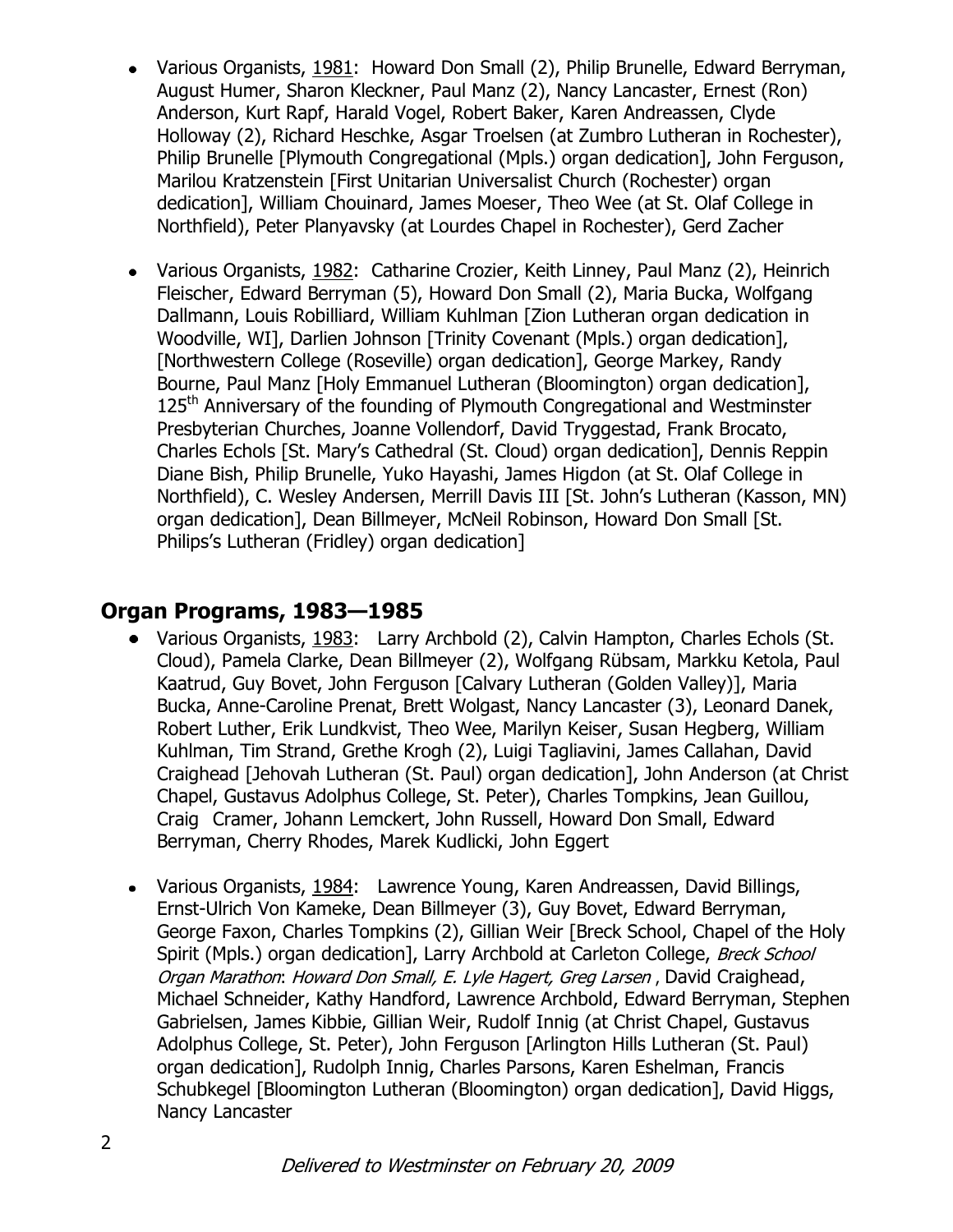• Various Organists, 1985: Douglas Butler, David Fienen at First Lutheran (St. Peter), Clarence Ledbetter, Maria Bucka, Peter Hurford, David Schraeder, Norma Stevlingson and Jesse Eschbach at Sacred Heart (Duluth),Peter Williams, Nancy Lancaster (4), David Dahl, James Callahan (2), Wilma Jensen, Marek Kudlicki, John Ferguson at St. Olaf College (Northfield) Recital Hall, Marie-Claire Alain

# **Organ Programs, 1986—1987**

- Various Organists, 1986: Kim Kasling [Immaculate Conception (Columbia Heights) organ dedication], Daniel Roth, Nancy Lancaster(2), Nancy Grover, Todd Wilson, Peter Planyavsky, Ray Irwin, Howard Don Small, Jesse Eschbach, Philip Brunelle, Theo Wee [Union Congregational UCC (St. Louis Park) organ dedication], Charles Ore, Jean W. Boehler, Robert Thompson at St. Olaf College, David Fienen [First Lutheran (St. Peter) organ dedication], Jean Guillou, David Gehrenbeck [First Presbyterian (White Bear Lake) organ dedication], Michel Pinte, Lawrence Archbold at Carleton College, Allan Mahnke, Charles Tompkins, Marilyn Keiser(2), John Ferguson [Christ the King Lutheran (New Brighton) organ dedication], Diana L. Lucker (2), James Frazier, Christian Didier, Kaye Schimnich, James Frazier and Randy Bourne [TCAGO 75<sup>th</sup> Anniversary], David Craighead and Dean Billmeyer [Ferguson Hall (U. of M.) organ dedication], Edward Berryman and Robert Vickery at Minneapolis Auditorium, Gunnar Idenstam, Maik Gruchenberg, Rollin Smith, Christopher Herrick, James Frazier, Steve Gentile in New Prague, Steve Gentile, Paul Manz [Peace Lutheran (Coon Rapids) organ dedication]
- Various Organists, 1987: Lawrence Archbold at Carleton College, Lawrence Archbold (House of Hope), Joyce Jones, Irmstraud Krüger, James Frazier, Charles Echols in St. Cloud, William Peterson at Carleton College, John Scott, Nancy Lancaster, Marie-Claire Alain, Jesse Eschbach, Registrants Recital—6—at House of Hope, Hans Fagius [St. Thomas College Chapel (St. Paul) organ dedication] Dean Billmeyer at Dr. Martin Luther College, Montserrat Torrent, Joan Ringerwole [Calvary Christian (Minneapolis) organ dedication], Simon Preston, Leonard Danek, Gottfried Preller, Karen Larson, Marilou Kratzenstein [1<sup>st</sup> Unitarian Universalist (Rochester) organ dedication], David Engen, Clyde Holloway, John Eggert, Philip Brunelle and James Frazier at Plymouth Congregational, Roberto Micconi, Stephen Hamilton, Dee Ann Crossley, Nancy Lancaster

# **Organ Programs, 1988—1989**

Various Organists, 1988: Jean Guillou, Olivier Latry, Nancy Lancaster/Dennis  $\bullet$ Reppen, Callahan/Faricy, Malcolm Archer, John Walker [St. Michael's Lutheran (Bloomington) organ dedication], Michael Radulescu, Philip Brunelle, Mark Brombaugh, Kathy Handford/Kim Kasling/Sharon Kleckner, Summer Noonday Organ Recitals at Christ United Methodist in Rochester—several organists, Kathy Handford, Lawrence Archbold (2), Dean Billmeyer, Burghardt Zitzmann, Stephen Hamilton, Almut Rossler, Wolfgang Rübsam, Dianna Lee Lucker, James Callahan, Several local organists playing La Nativité Du Seigneur (St. Paul Cathedral), Nancy Lancaster